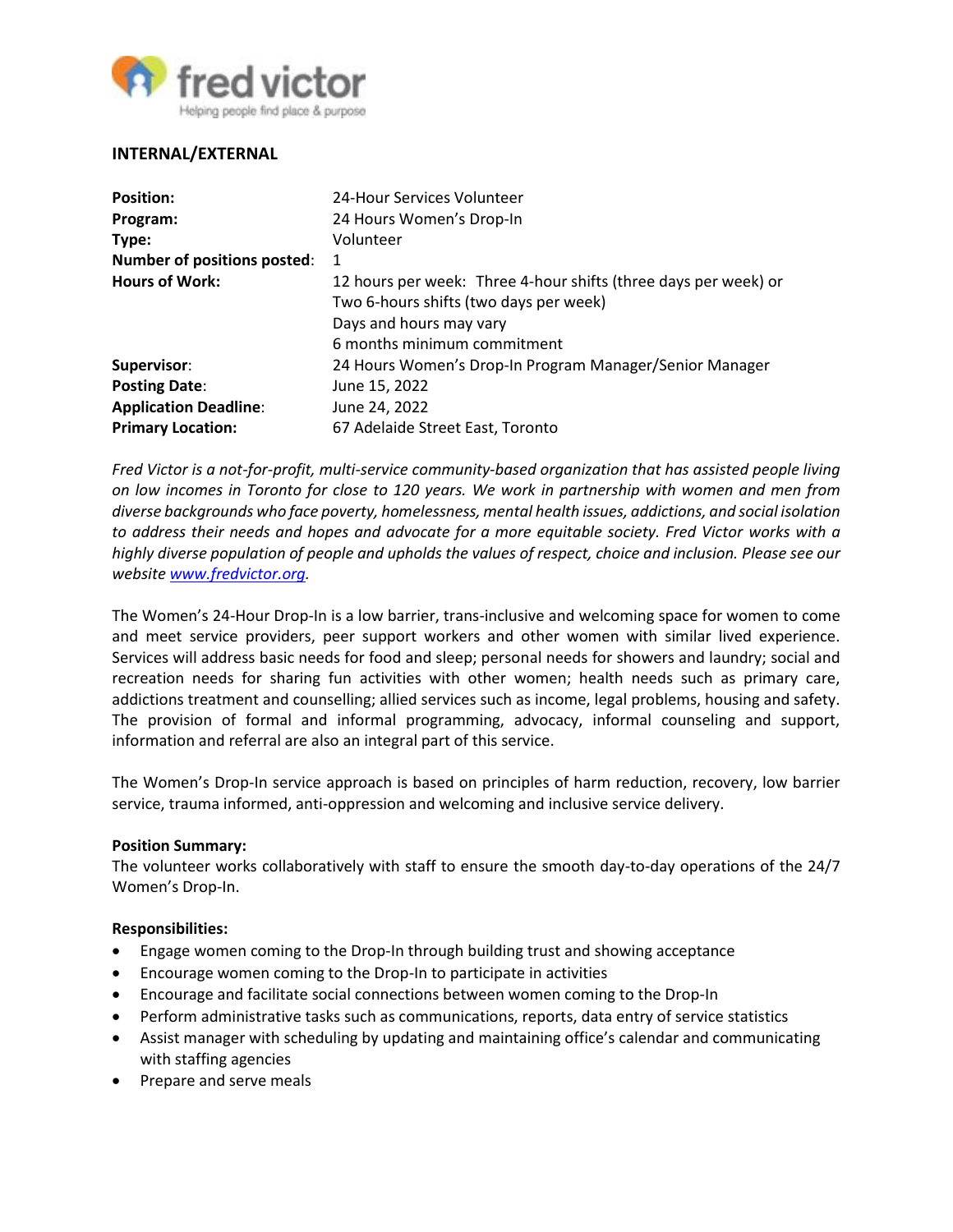- Follow Fred Victor's policies and procedures, including policies around professional boundaries, confidentiality and the staff code of conduct
- Participate in regular meetings and supervision with Program Manager
- Observe work related requirements such as punctuality, attending staff meetings, meeting deadlines and working with or without direct support
- Other duties as required

### **Qualifications:**

- Administrative and organizational skills, including an understanding of Microsoft programming such as Word, Excel and Outlook
- Understanding of, and experience working in, programs serving women with complex intersecting needs including homelessness, physical and mental health issues, addictions and histories of trauma, abuse and social isolation
- Understanding of client-centered, trauma-informed and anti-oppression practices
- Strong interpersonal skills and demonstrated ability to build effective relationships with team members and community members
- Educational background in social work/social services/human services work or equivalent education and lived experience is an asset
- Strong communication skills, both written and oral

## **Additional Information:**

 Volunteer will receive an orientation about Fred Victor and policies. Volunteer will report to, and receive direction and support from, the Drop-In Manager and/or Senior Manager. Facilitator. In addition, volunteers will receive some relevant training opportunities.

### **Disclaimer:**

 This job description indicates the general nature and level of work expected. It is not designed to cover or contain a comprehensive listing of activities, duties or responsibilities required by the volunteer.

### **WORKING CONDITIONS**:

Volunteer works in office and resident areas of the Adelaide Resource Center. The program is a 24-hour facility. All volunteers must expect to be in potentially threatening situations and in close proximity to pets. It is an emotionally challenging position and at times a physically demanding job.

# Please submit a résumé and cover letter detailing how you meet the job requirements **before June 24, 2022 by 5:00 p.m. to:**

Yangtzee Tamang Recruitment Coordinator, 24-Hour Services [ytamang@fredvictor.org](mailto:ytamang@fredvictor.org)

Applicants should quote the job title in the subject line

NO PHONE CALLS OR FAXES

.